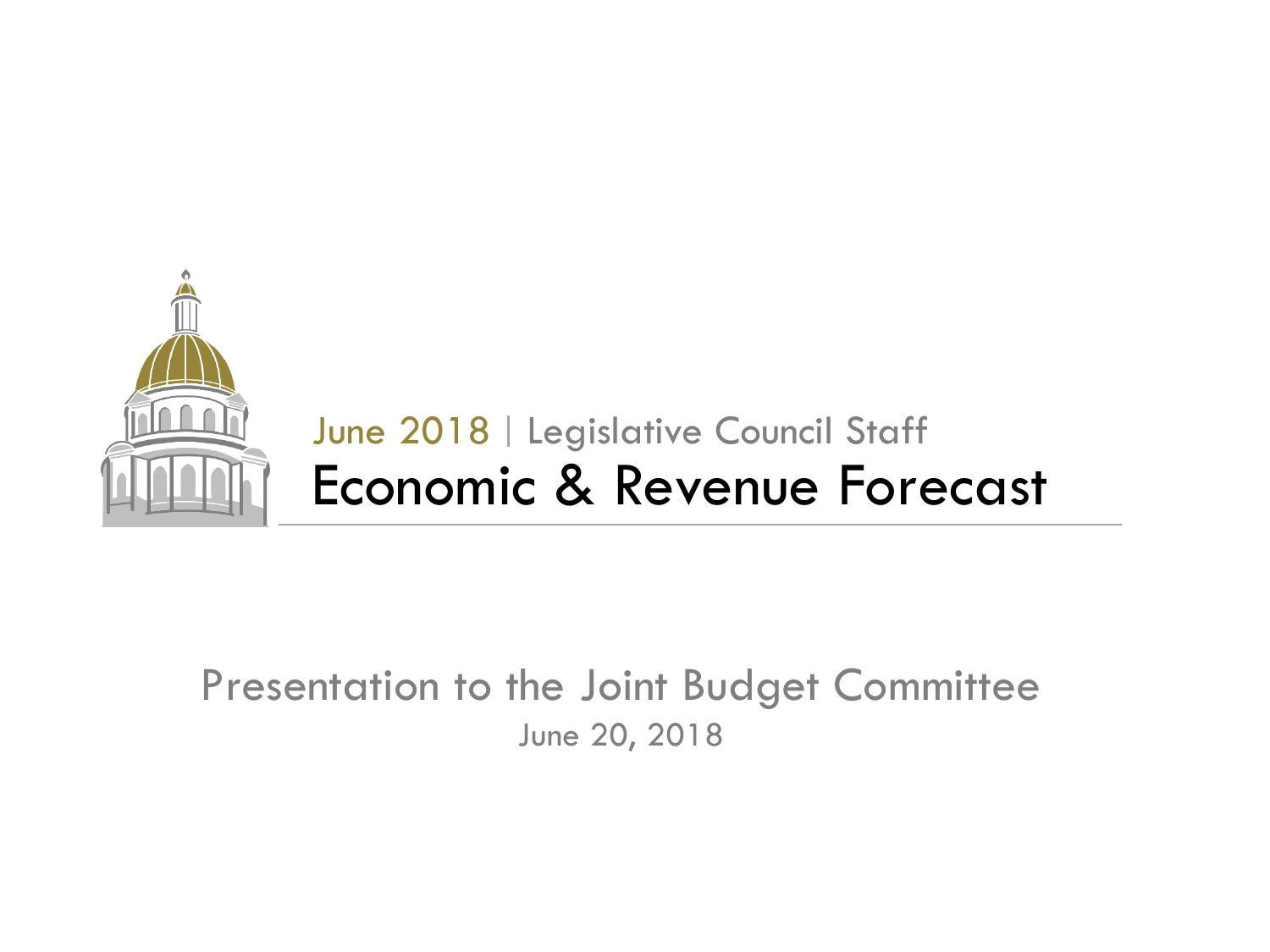# This economic expansion may become the longest ever



Contributions to Real Gross Domestic Product (GDP)

Source: U.S. Bureau of Economic Analysis. Seasonally adjusted annual rates.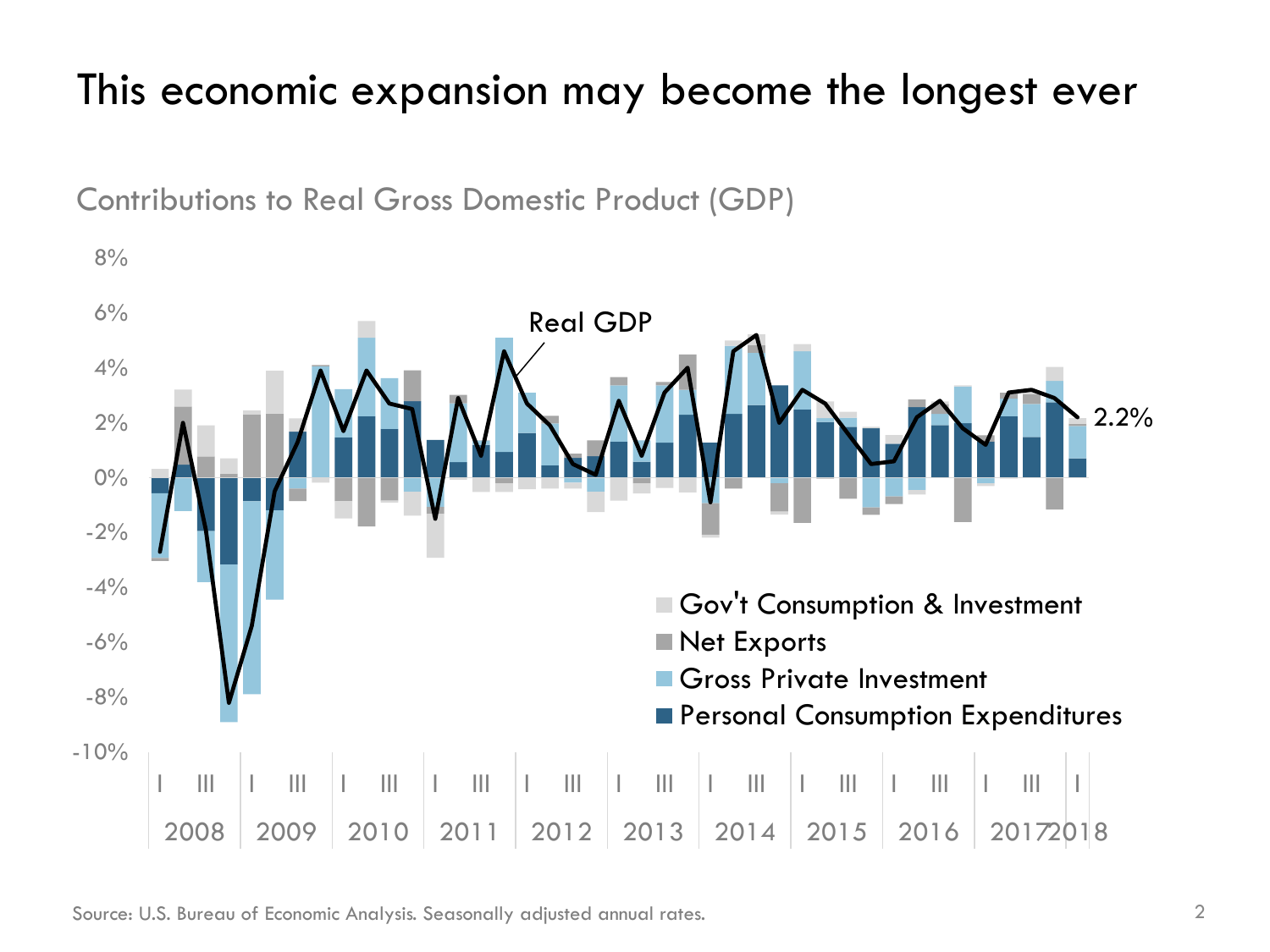### Business activity has not slowed

### Institute for Supply Management Indices

*Diffusion Index*

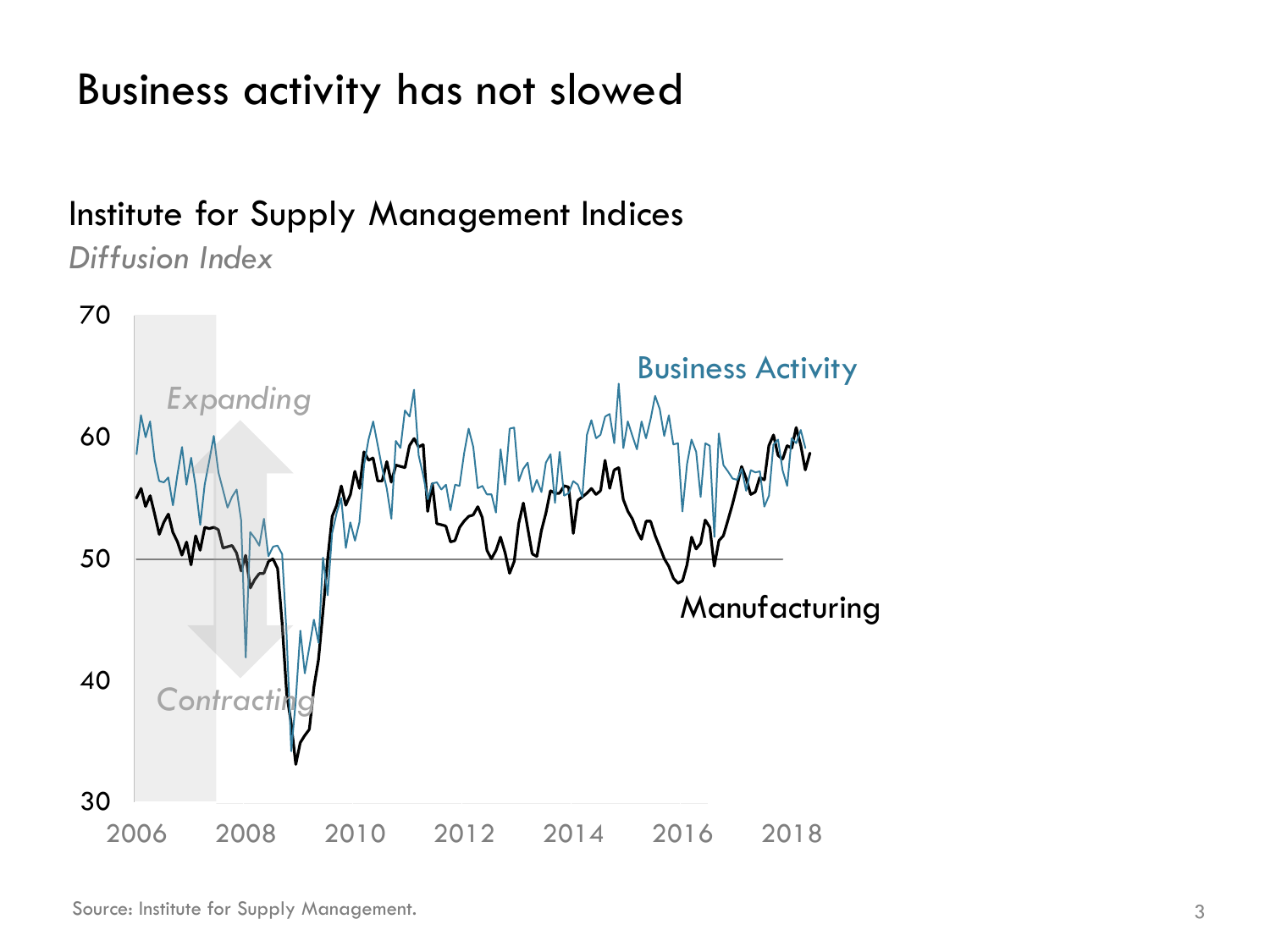Labor markets are tight…

### Total Nonfarm Employment



Source: U.S. Bureau of Labor Statistics. Seasonally adjusted. Colorado U6 rates shown as four-month moving averages.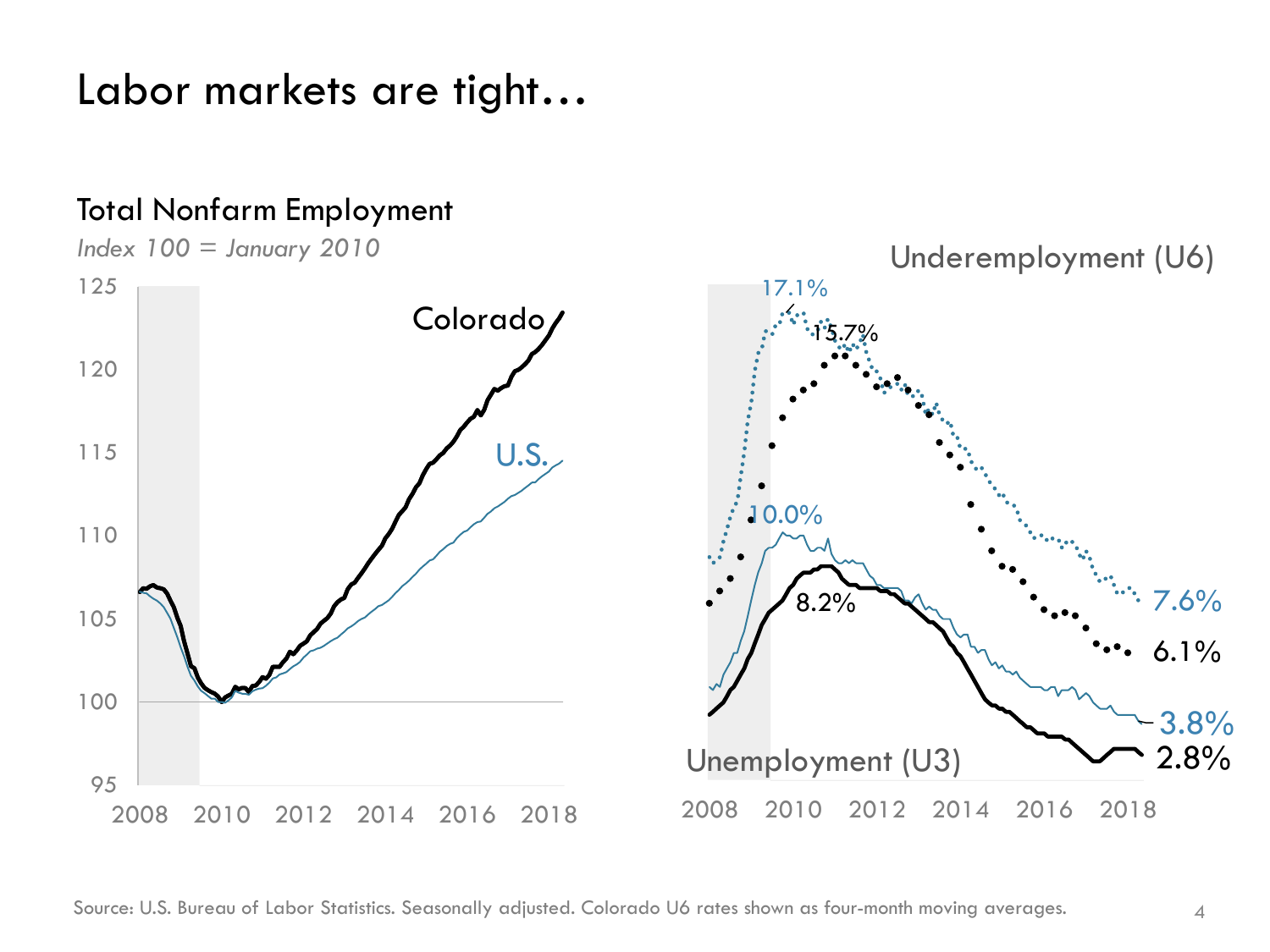### …but firms continue to demand workers

*Year-over-Year Colorado Nonfarm Employment Change in May 2018*



Source: U.S. Bureau of Labor Statistics. Seasonally adjusted.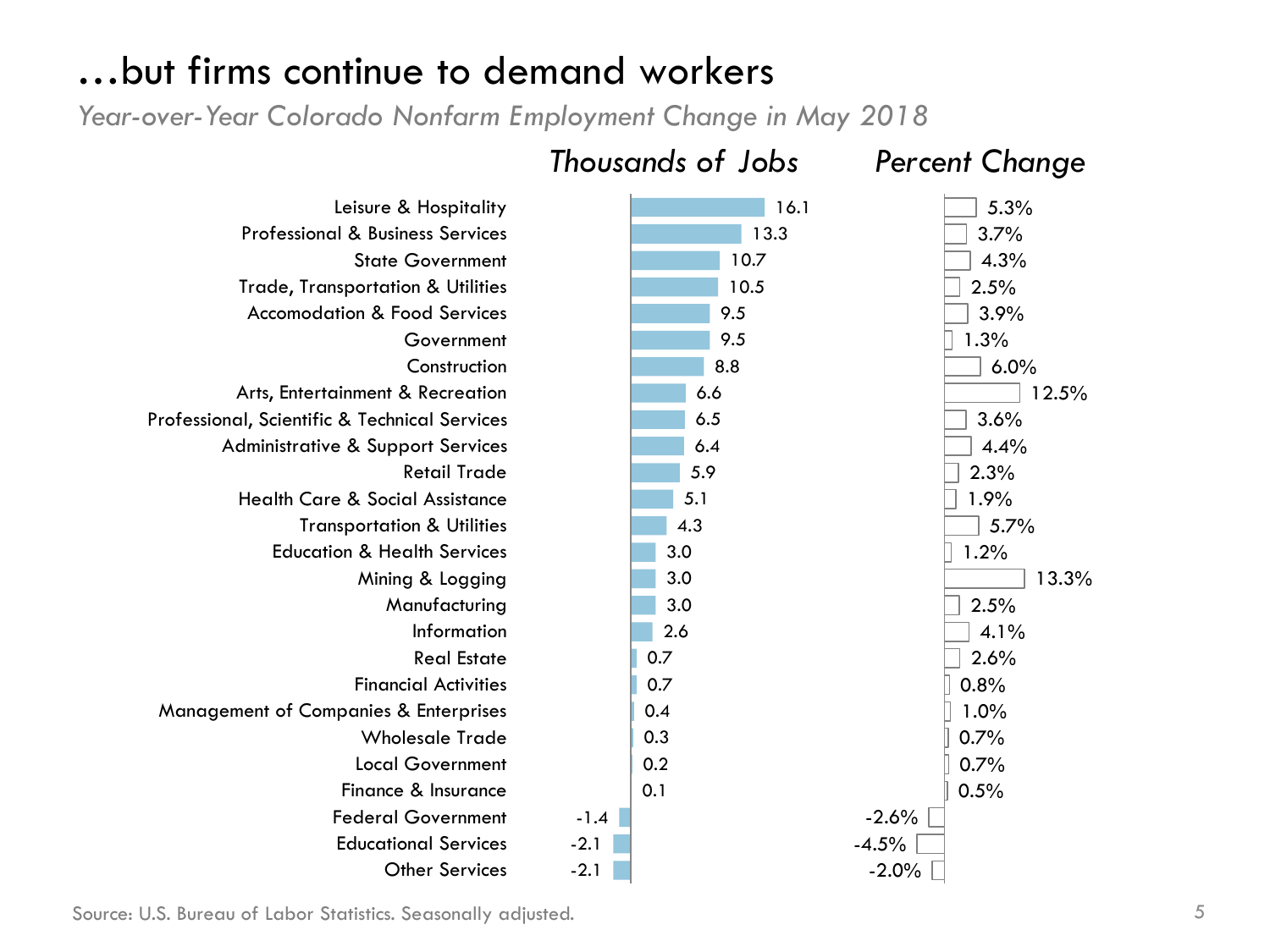## Energy industry conditions have improved



Source: Energy Information Administration (production shown as three-month moving averages).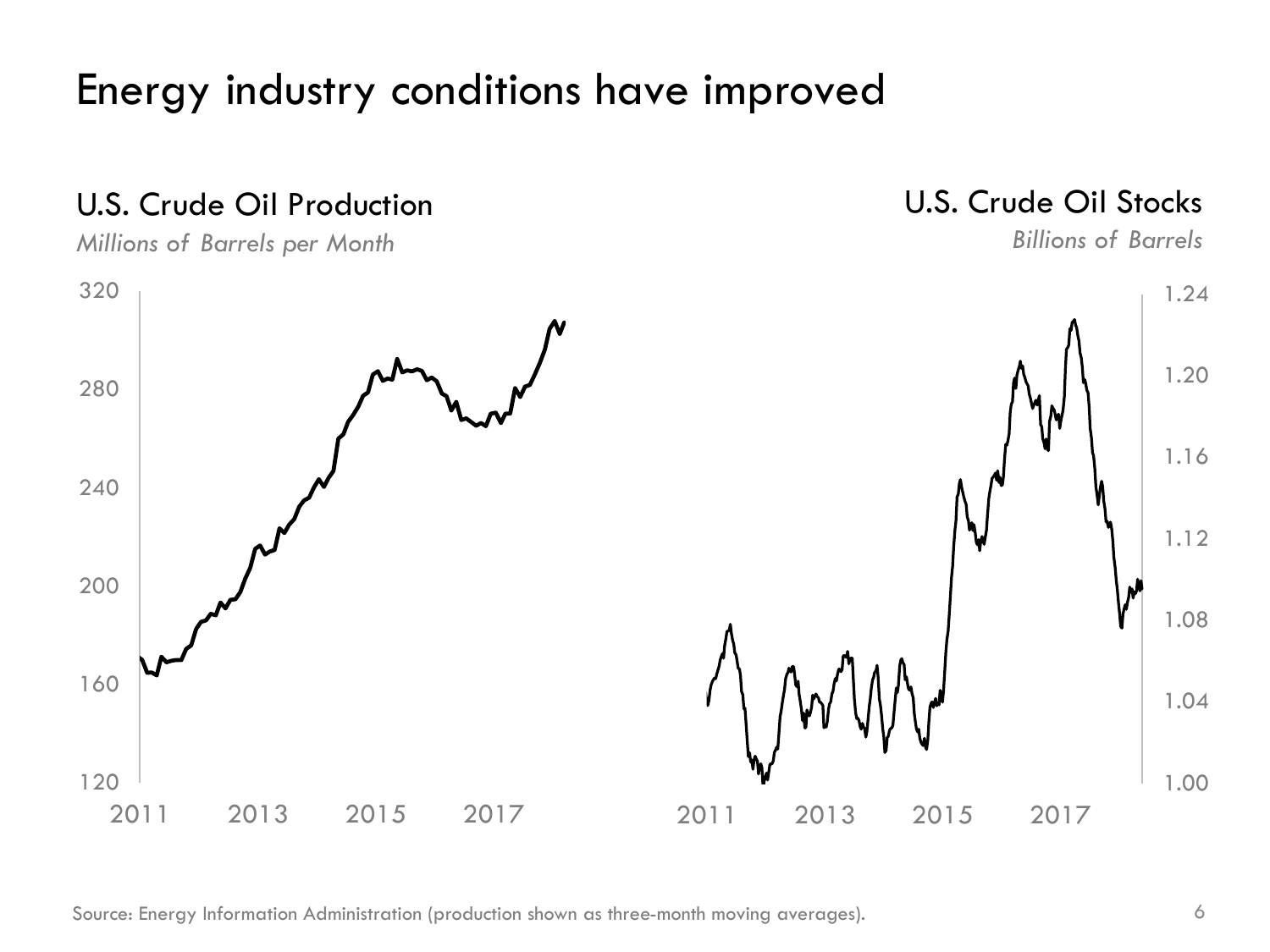# The Fed is beginning to apply the brakes

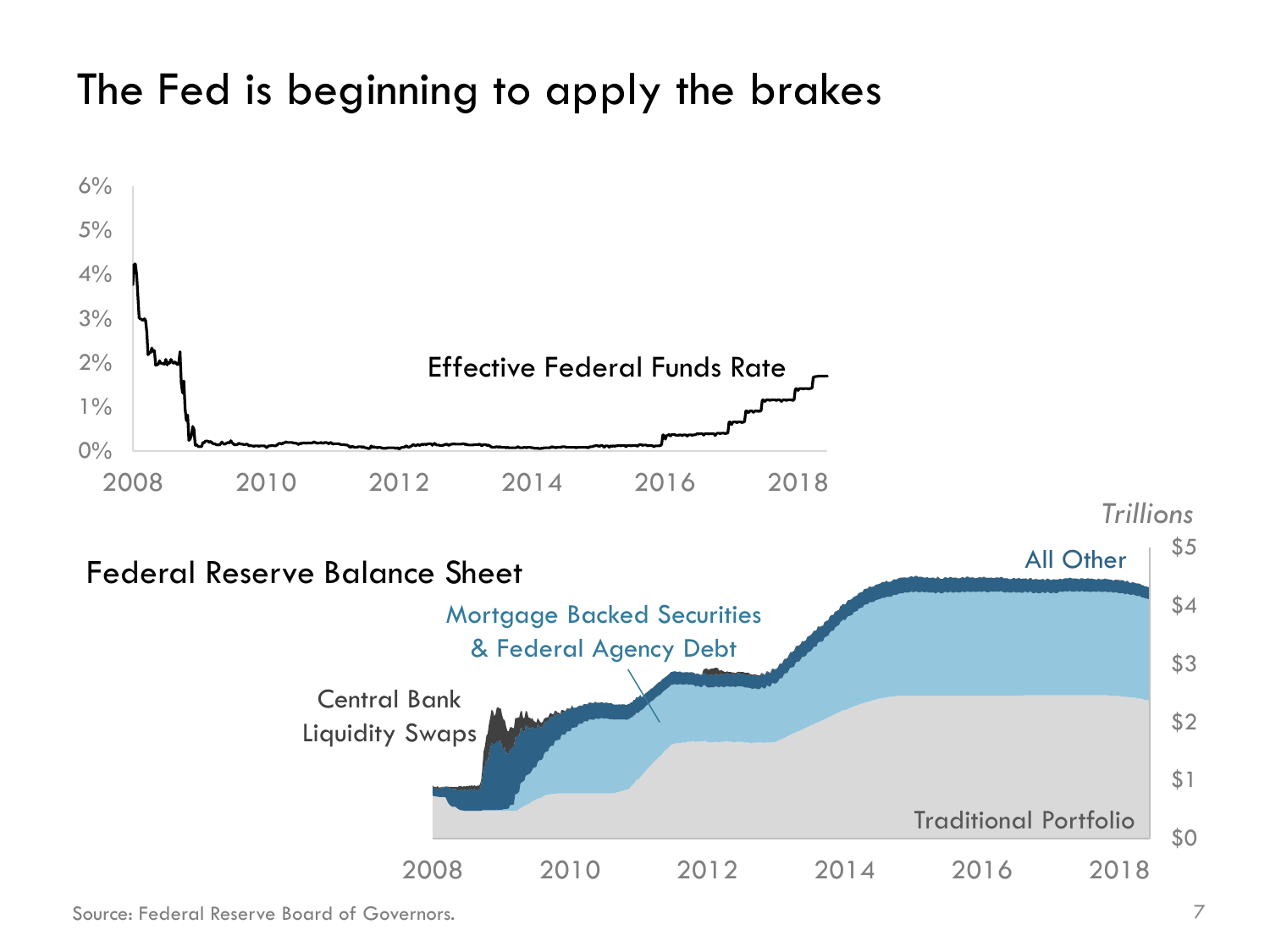# Rate hikes are already apparent in the housing market



### U.S. 30-Year Fixed Mortgage Rate

Source: Freddie Mac, Primary Mortgage Market Survey. Monthly average.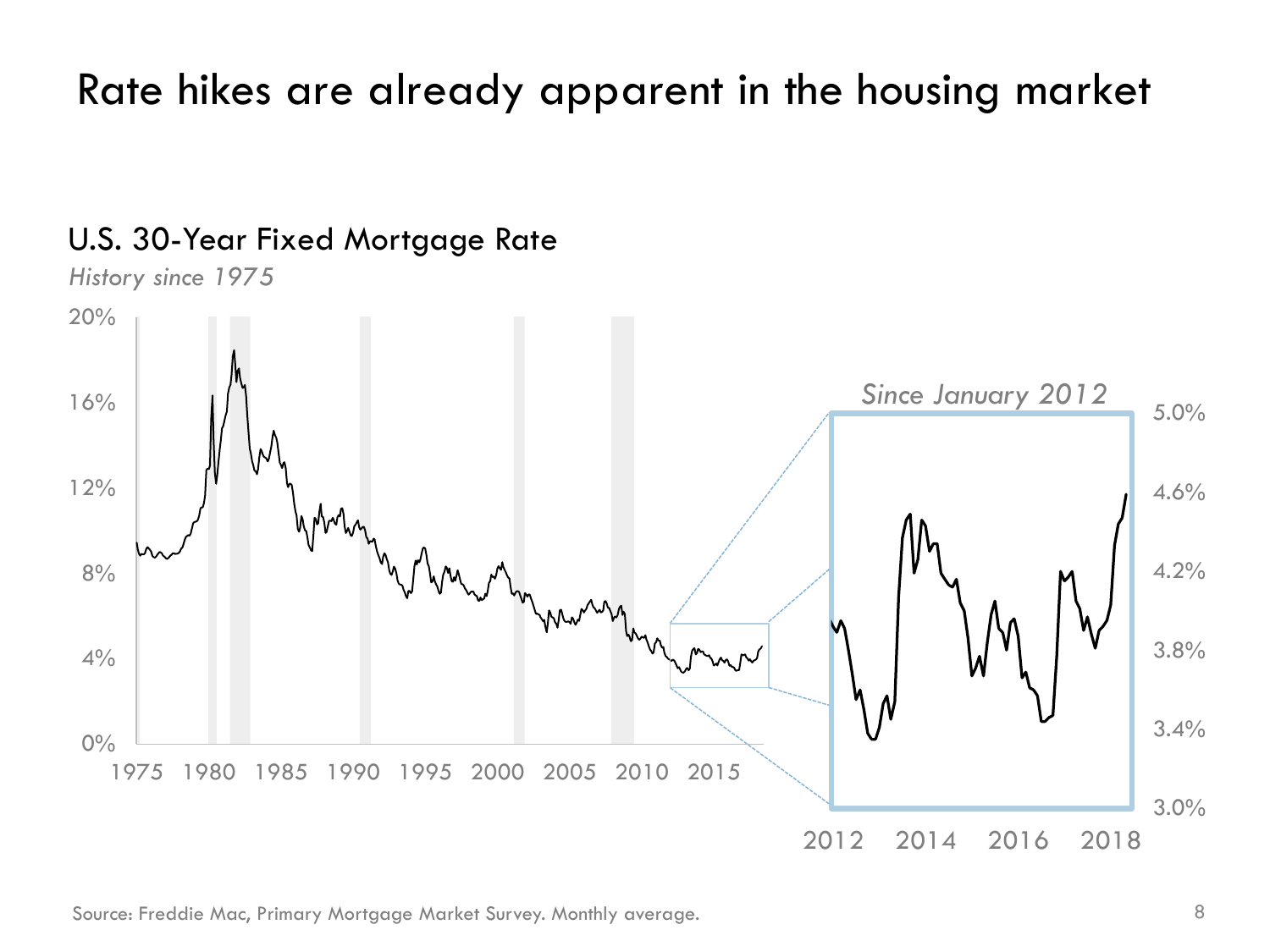### …but they have yet to shape household behavior



Source: U.S. Bureau of Economic Analysis. Seasonally adjusted annual rates. Calculated as personal savings and debt service payments as a percent of disposable personal income.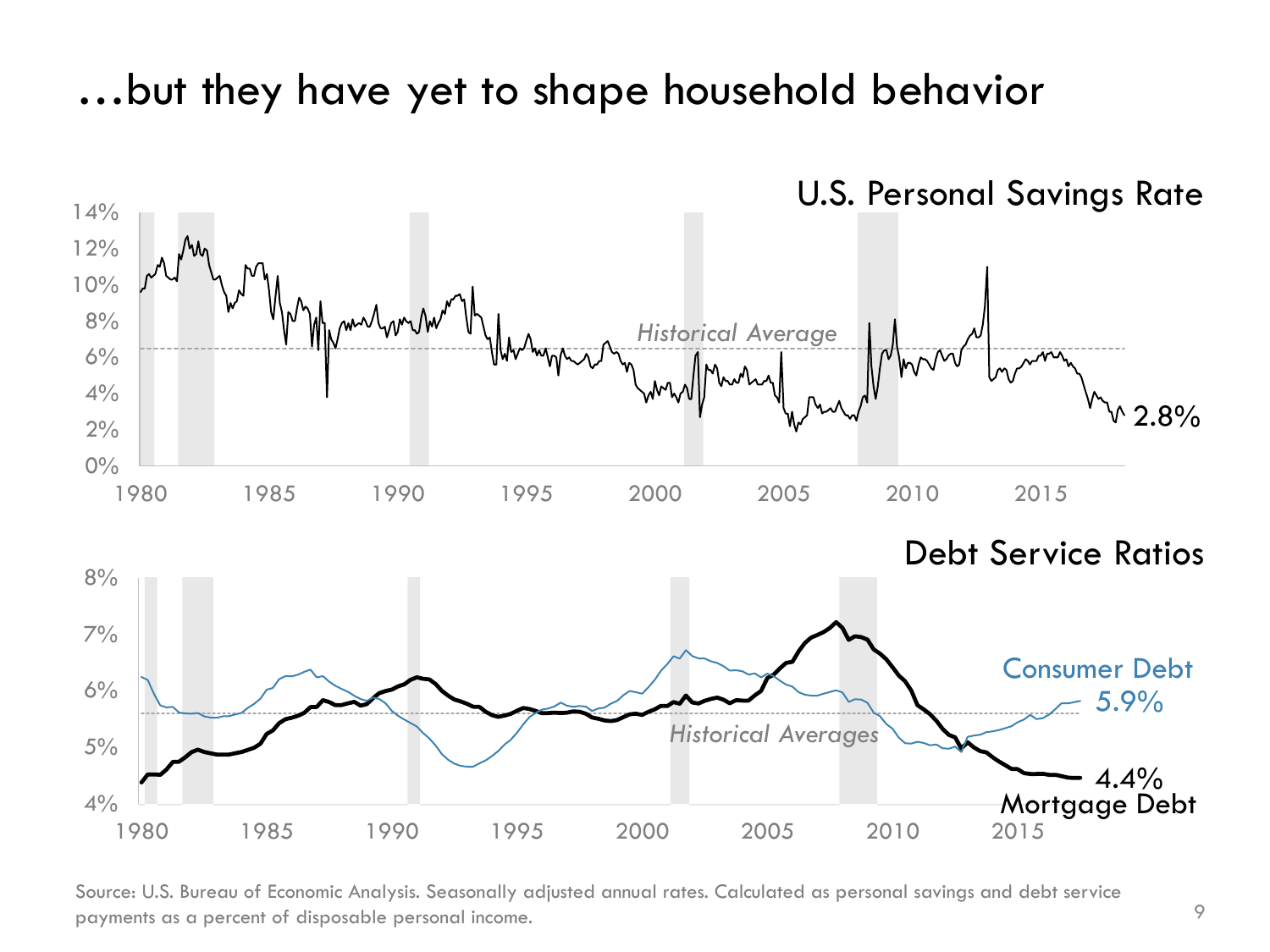### The economy is exposed to trade risks

| Canada<br>17.3%<br>\$1,390,853,455 |                                          | <b>Mexico</b><br>16.3%<br>\$1,317,336,446 |                                             |                      | <b>Germany</b><br>3.9%<br>\$314,797,205<br><b>Netherlands</b><br>3.4%<br>\$275,770,311 | Region<br>■ Asia<br><b>Europe</b><br><b>NAFTA</b> |
|------------------------------------|------------------------------------------|-------------------------------------------|---------------------------------------------|----------------------|----------------------------------------------------------------------------------------|---------------------------------------------------|
| China<br>7.3%<br>\$585,634,114     | Japan<br>5.5%<br>\$445,054,599           |                                           | <b>South Korea</b><br>4.8%<br>\$389,257,073 | Hong<br>Kong<br>2.9% |                                                                                        |                                                   |
|                                    | <b>Malaysia</b><br>5.2%<br>\$417,407,935 |                                           |                                             |                      | <b>United</b><br><b>Kingdom</b><br>2.7%<br>\$220,171,399                               |                                                   |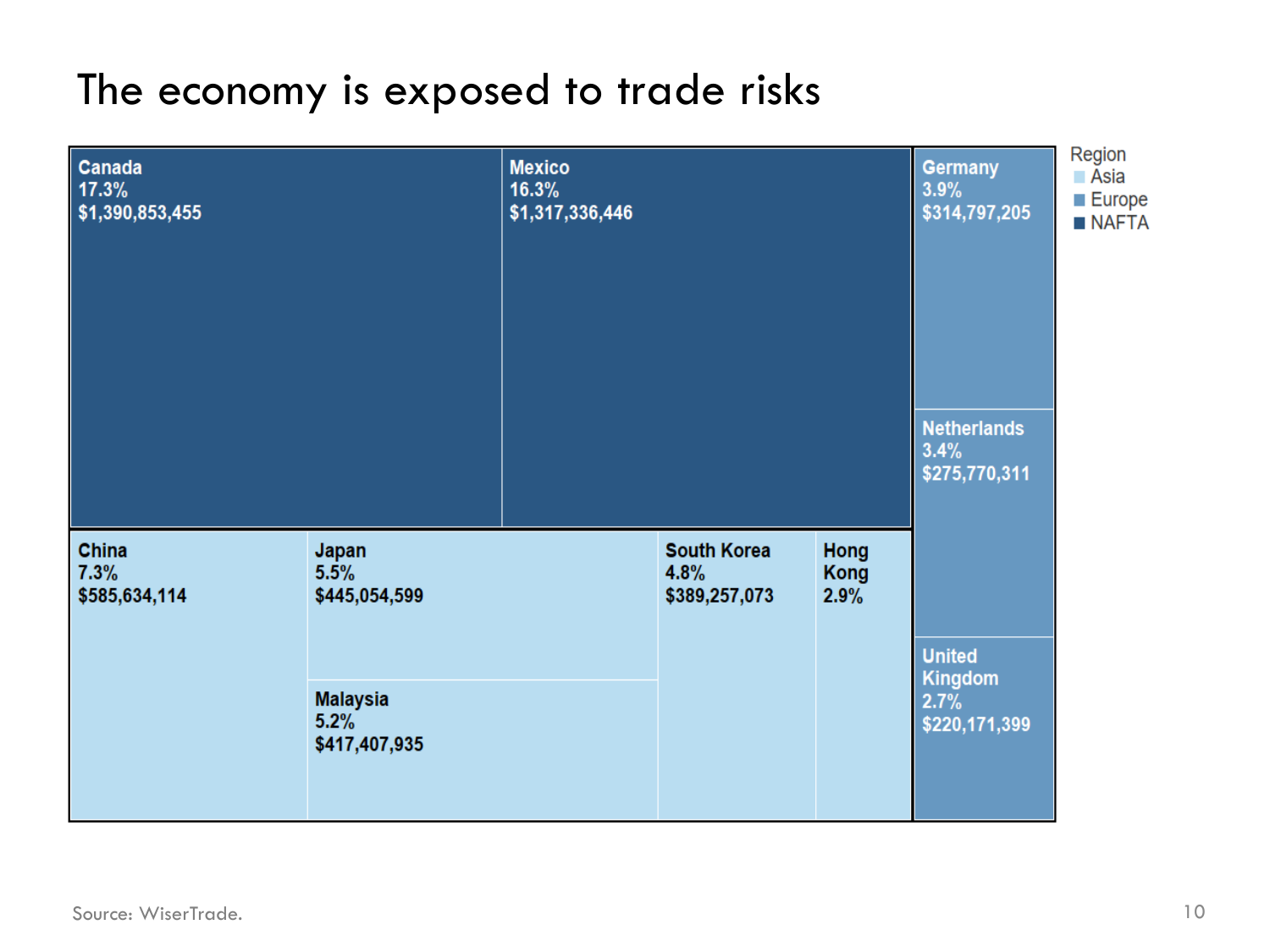# General Fund Budget Situation

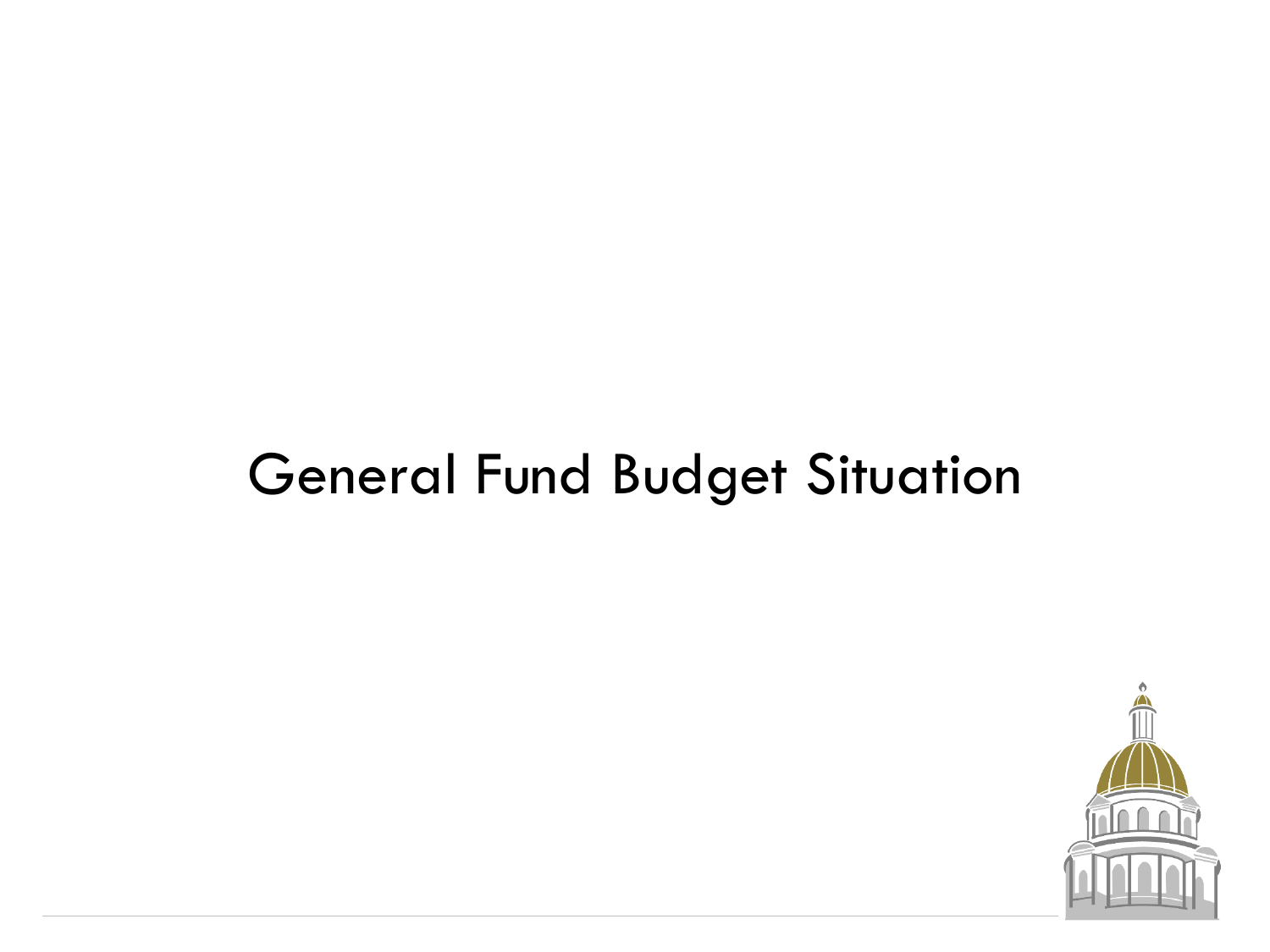The forecast for FY 2017-18 and FY 2018-19 was revised upward on higher expectations for corporate income tax collections

Gross General Fund Revenue Billions of Dollars





Source: Colorado Office of the State Controller and Legislative Council Staff June 2018 forecast. \*Includes a one-time \$110.7 million Tobacco Master Settlement Agreement payment.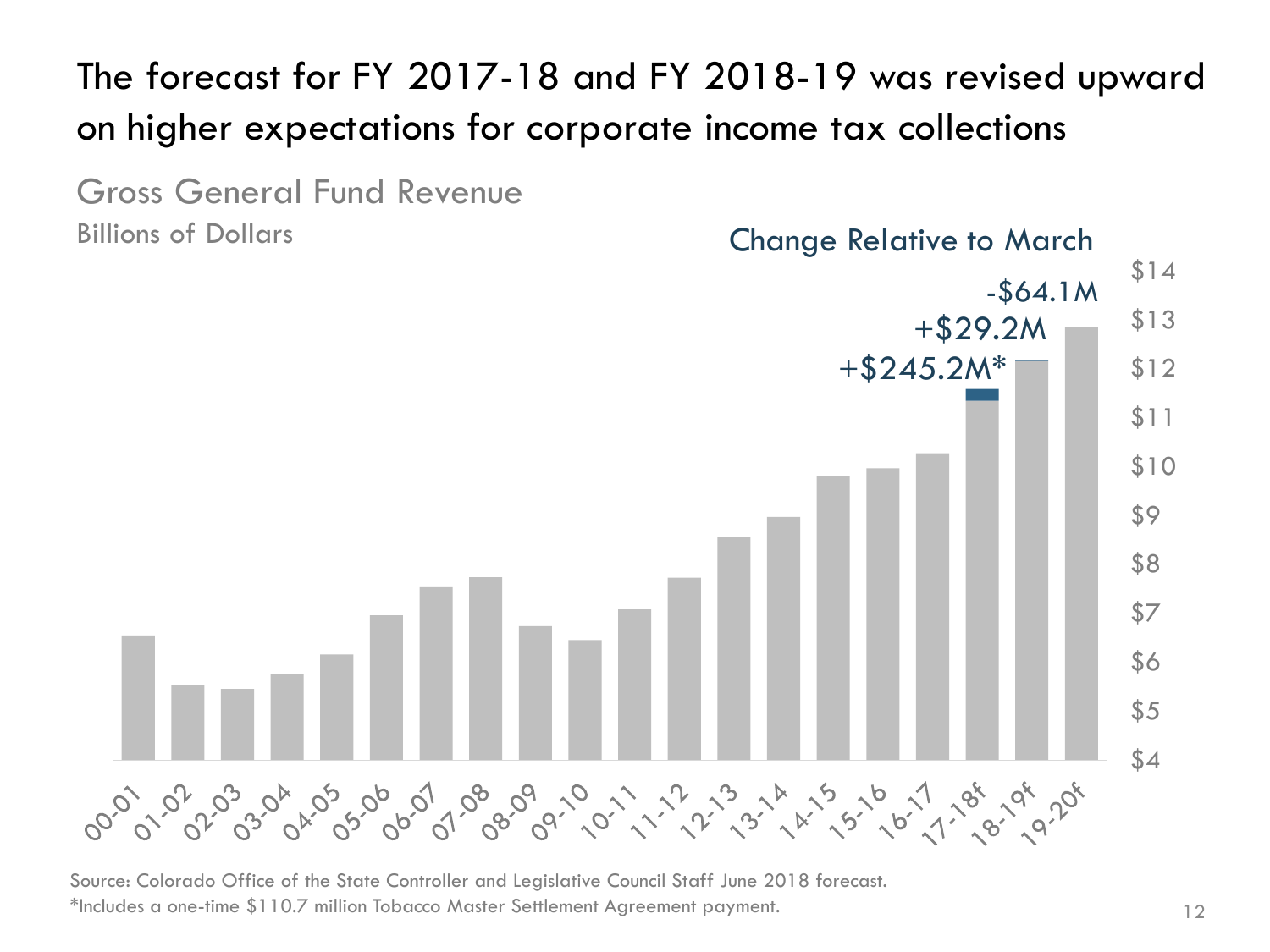# Current Year | FY 2017-18 General Fund Reserve

Millions of Dollars



Source: Legislative Council Staff forecasts based on current law.

\*For more information see Table 2 on page 7 of the June 2018 forecast document.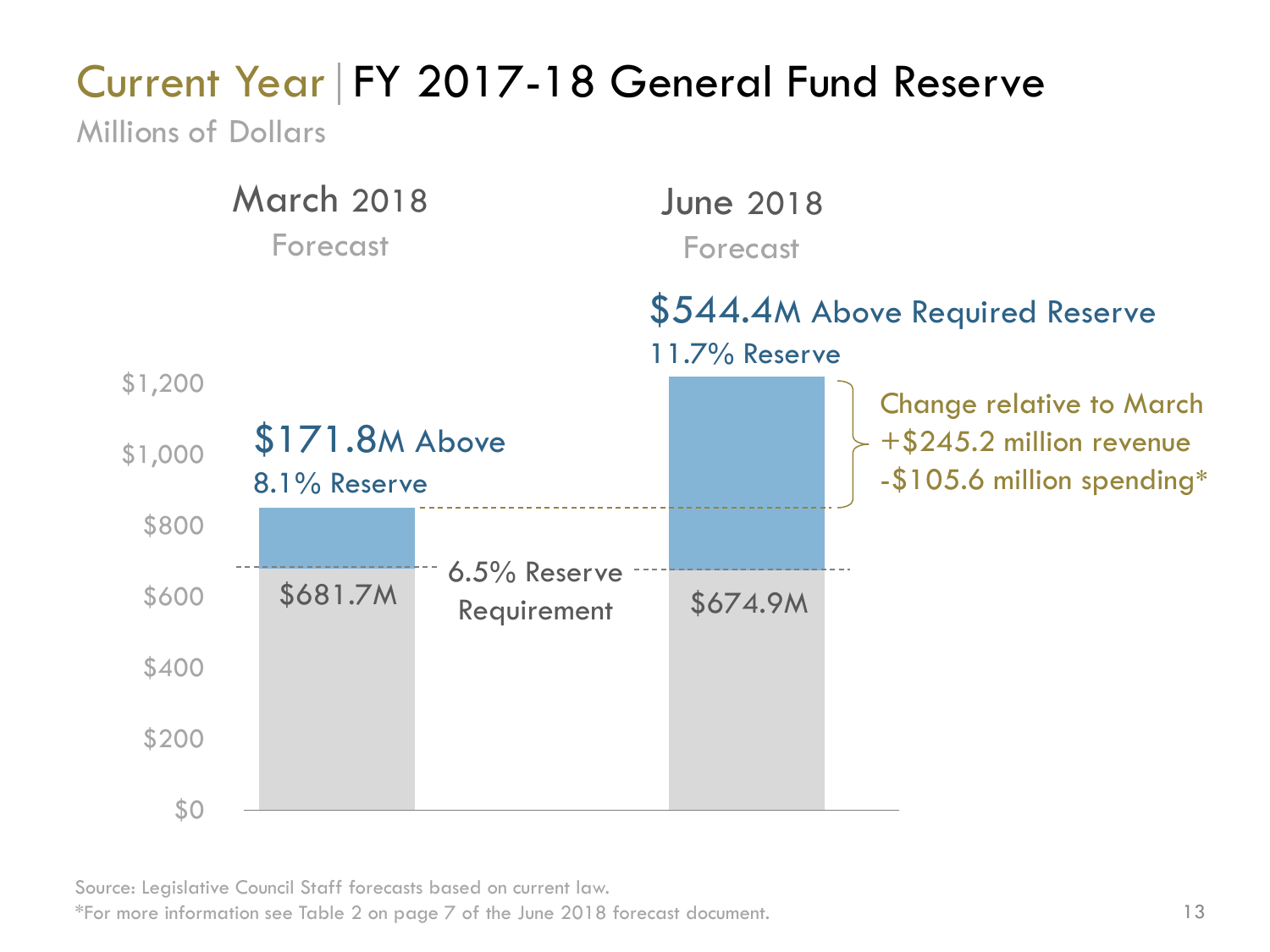# Next Year | FY 2018-19 General Fund Reserve

Millions of Dollars

June 2018 Forecast



### Changes relative to March

#### Revenue

+\$365.7M beginning balance

- + \$29.2M revenue expectations
- + \$23.7M transfers to the GF (HB18-1338)

**Expenditures** +\$681.2M more in expenditures relative to FY 2017-18 +\$699.2M transfers from the GF +\$132.3M required reserve (SB18-276) +\$117.3M TABOR set-aside – \$12.8M property tax exemption expectations

Source: Legislative Council Staff forecasts based on current law.

For more information see Table 2 on page 7 of the June 2018 forecast document.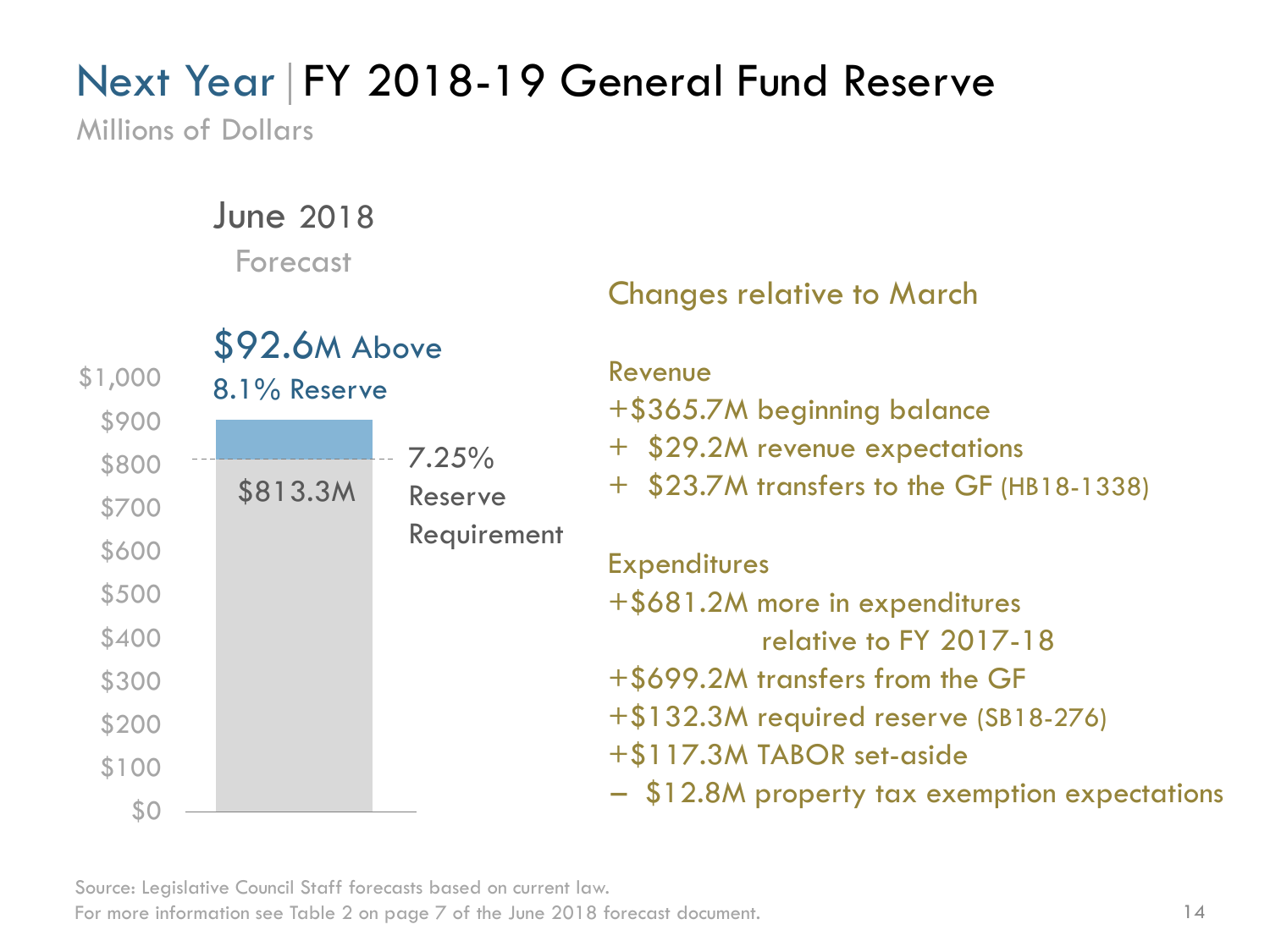# Out-Year Outlook FY 2019-20 Budget Outlook

## General Funds available above FY 2018-19 appropriations to spend, save, or return to taxpayers



\*Reflects revenue expectations and transfers required under current law for FY 2019-20. Since a budget has not yet been set for FY 2019-20, this amount assumes FY 2018-19 appropriations and reserve requirements. Any changes to current law, including FY 2018-19 appropriations, will result in changes to this amount.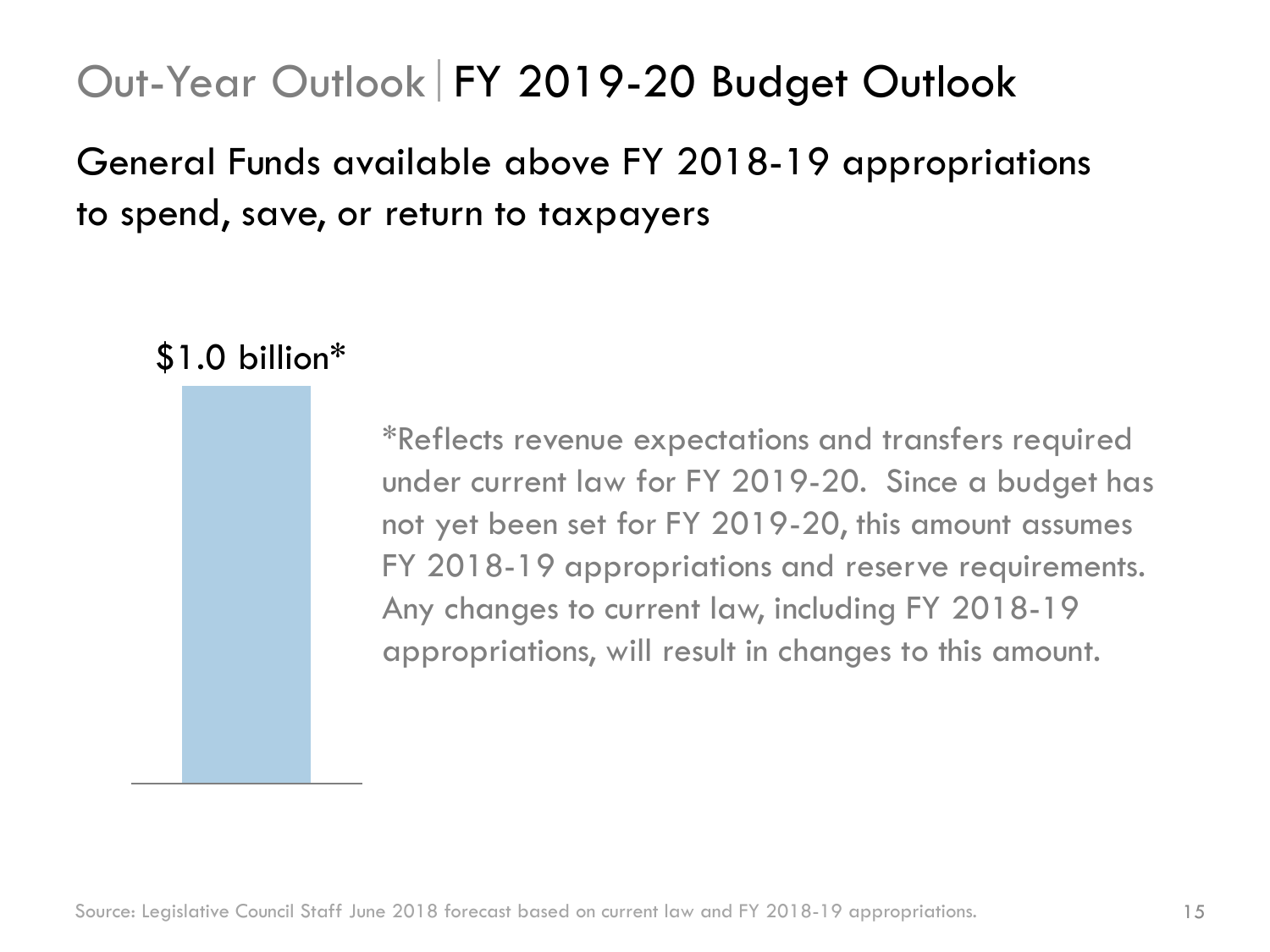# TABOR Outlook



Source: Colorado Office of the State Controller and Legislative Council Staff June 2018 forecast.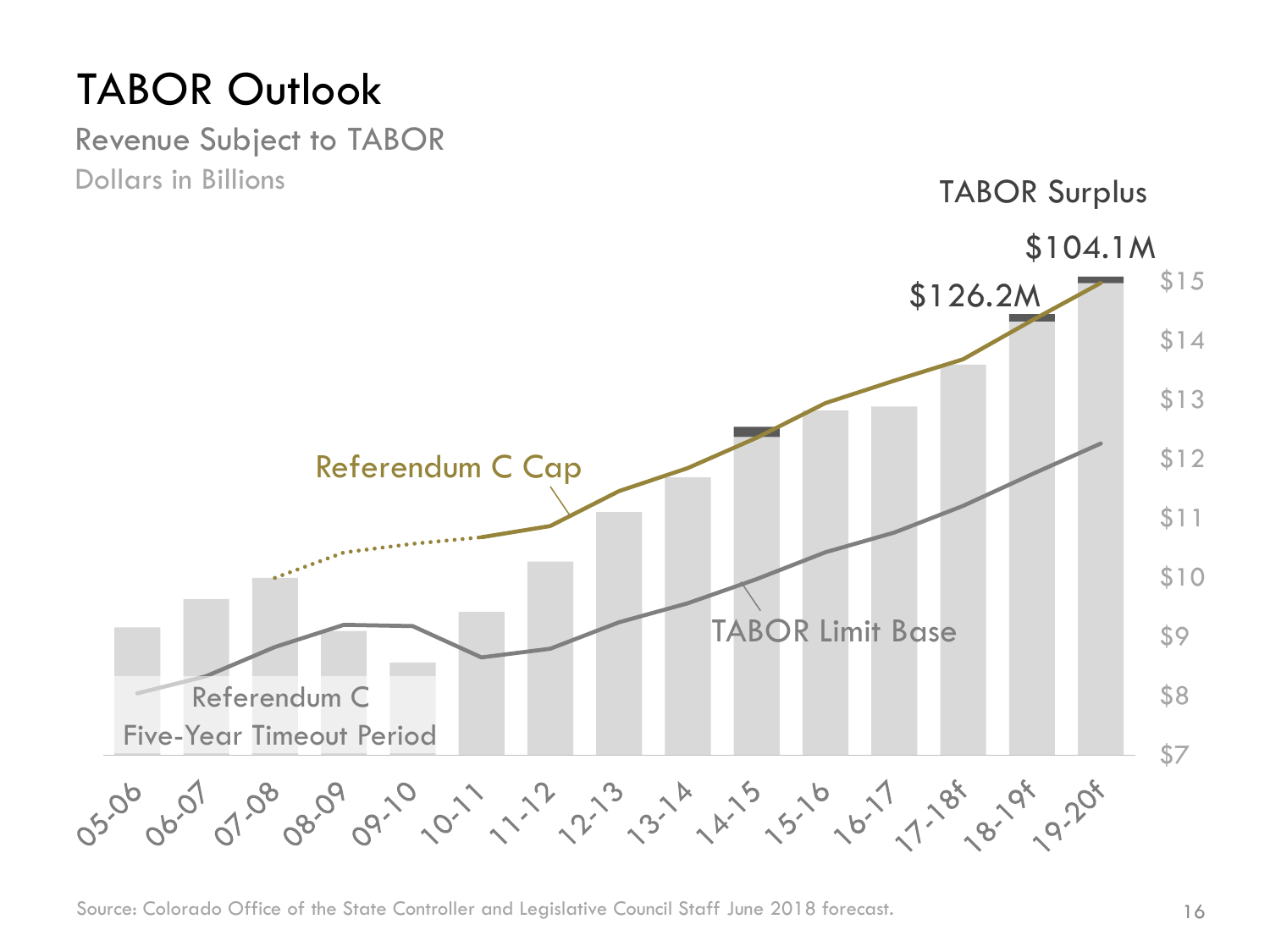# TABOR Refund Budget Impacts

General Fund Set-Asides…

…go toward reimbursements to local governments for property tax exemptions in the next fiscal year\*

FY 2018-19 \$126.2 million FY 2019-20 \$126.2 million FY 2018-19 surplus +\$21.3 million FY 2014-15 remaining surplus \$147.5 million refund obligation

FY 2020-21 \$104.1 million refund obligation FY 2019-20 \$104.1 million

\*Pursuant to SB17-267, the TABOR refund is first allocated toward reimbursements to local governments for the senior homestead and disabled veteran property tax exemption. Local government reimbursements are not reduced. Instead, TABOR surplus revenue is set aside to pay for these reimbursements in the following budget year.